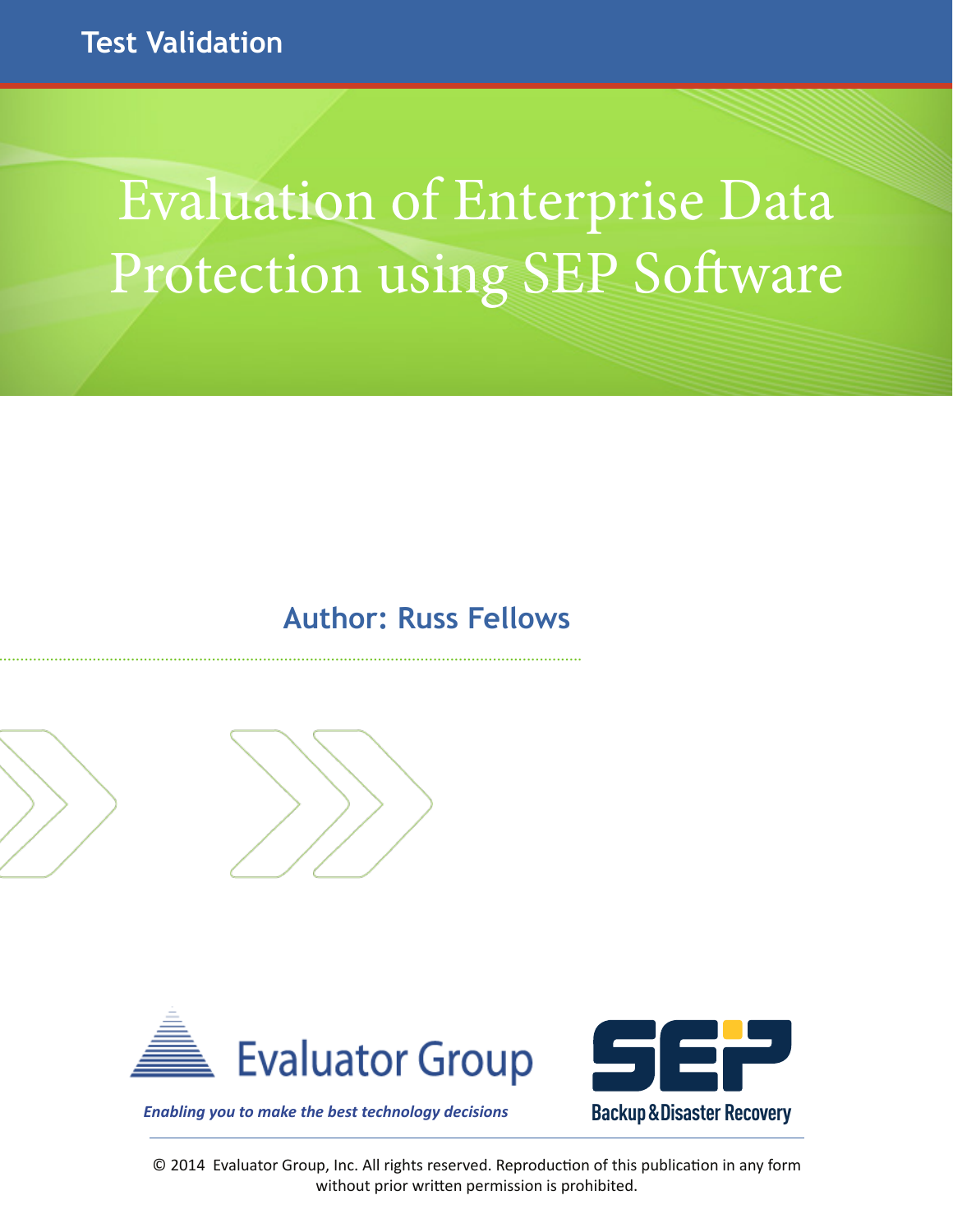$p.1$ 

 $\overline{\text{of }18}$ 

# **Table of Contents**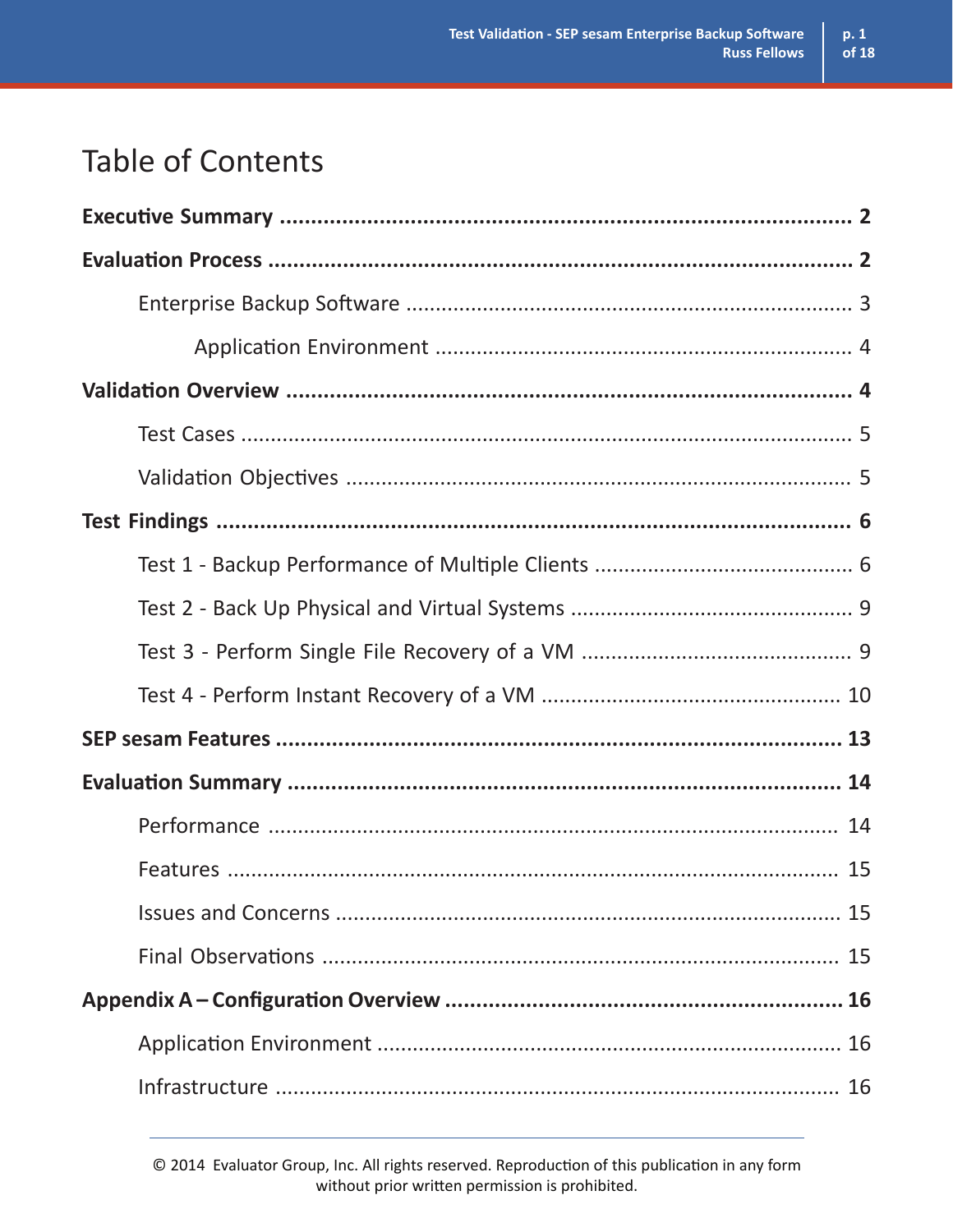### **Executive Summary**

Data protection is an ongoing challenge in IT environments of all sizes. For most organizations, the complexity of their environments, coupled with the size and the amount of data that needs protection are the primary challenges. For IT organizations, without dedicated staff to perform data protection, a concern is the complexity of the software used for data protection.

Large, enterprise backup applications have many features, but are often very difficult to utilize, understand and optimize. In contrast, data protection software designed for smaller organizations typically have far fewer features, reducing the complexity, but also limiting their usefulness and often imposing performance limitations.

Evaluator Group tested and validated several features and capabilities of the SEP sesam data protection software. These included the ability to protect both physical and virtual systems, along with rapid restoration capabilities and the performance of the software. All of these features are relevant for organizations ranging from small businesses up to the largest enterprise.

This evaluation is detailed in the following report, highlighting the configurations and environment utilized, along with the results and the implications of the findings. This report can serve as a first level evaluation guide for IT administrators who wish to compare SEP sesam to their existing product, or for IT Architects and IT management as an outline for performing an evaluation of backup products. The results of the testing are summarized in the **Evaluation Summary on page 15.**

The remainder of this document provides details of the tests, the results and findings, along with Evaluator Group commentary and opinions and detailed appendices.

### **Evaluation Process**

Testing occurred in August 2014, focusing on features and performance, along with operational efficiency characteristics. The test cases were designed to recreate actual enterprise use cases in order to create an accurate assessment of the configurations used in enterprise environments.

This test validation was performed in order to provide IT administrators and IT architects with actual data points to help them evaluate and consider the trade offs of choices available for protecting modern, enterprise IT environments, particularly those with mixture of both physical in virtual server environments.

The following aspects were the primary evaluation criteria:

- Performance of the application as workloads and clients scale
- Ability to protect both physical and virtual systems
- Protection and restore capabilities for VMware virtual machines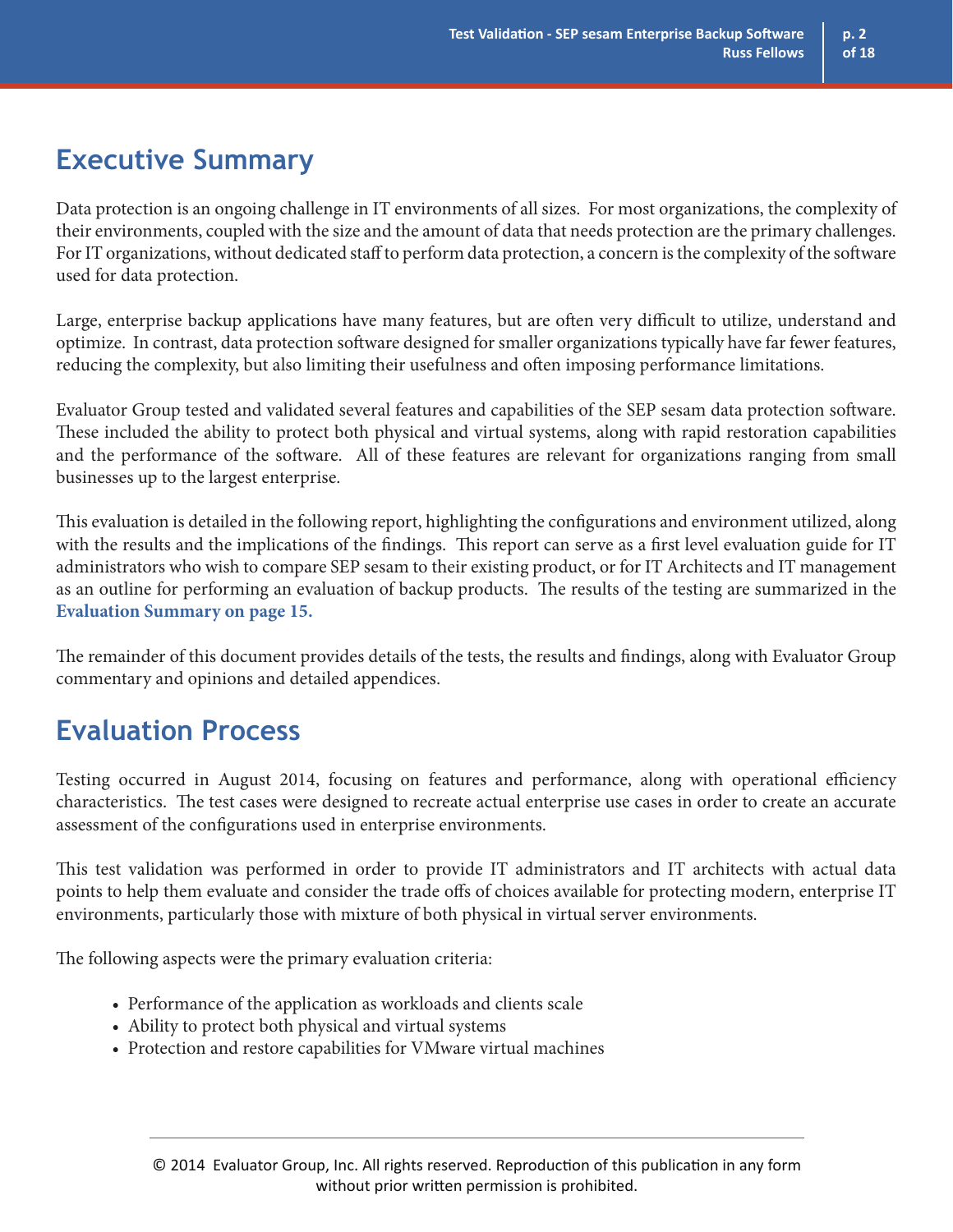The storage utilized was high-speed SSD based system with FC, SAN attachment to the servers. This provided a test bed that removed most hardware performance bottlenecks, reducing the impact of the servers, SAN and storage systems on performance results.

Evaluator Group performed all testing in our labs, using Evaluator Group and loaner equipment for the testing. This report details the testing process, equipment and other findings.

### **Enterprise Backup Software**

Enterprise data protection is often synonymous with backup applications. The primary point for managing data protection within companies is a backup application, which tracks and catalogs each system being protected, each data protection point in time and where the data is located. The policy and catalog capabilities of backup software provide significant value over other data protection methods such as disk based snapshots or replicas. Additionally, data protection software should facilitate off-site copies of data in order to provide disaster protection capabilities.

There are currently several backup applications that are designed and sold into large enterprises. These applications are complex, expensive and difficult to use and manage. However, their features are extensive and IT users often specialize in running a specific application. More general-purpose backup applications are often easier to use, are less expensive but don't have the features of larger enterprise backup software.

Additionally, another class of data protection software designed exclusively for virtual machines has arisen over the past decade. These backup applications are fundamentally different in their architecture, as they are designed to protect only virtual systems, and the storage retention media supported is typically only local disk. This offers several advantages, but presents challenges and limitations as well.

> *Evaluator Group Comments: We found that SEP sesam is designed to provide enterprise backup features, while supporting both physical and virtual systems. Additionally, SEP's traditional backup heritage enables flexible storage protection targets, including deduplicating storage, disk, tape and other media.*

This evaluation was designed to test and validate the ability to perform a variety of data protection and data restoration tasks, as commonly found in enterprise environments today.

These validation tests included:

- 1. Test the performance of backing up multiple clients simultaneously
	- a. Backup 8 clients, each with 30 GB of unique data to a SEP repository
- 2. Backup of multiple client types
	- a. Physical client
	- b. VMware based VM client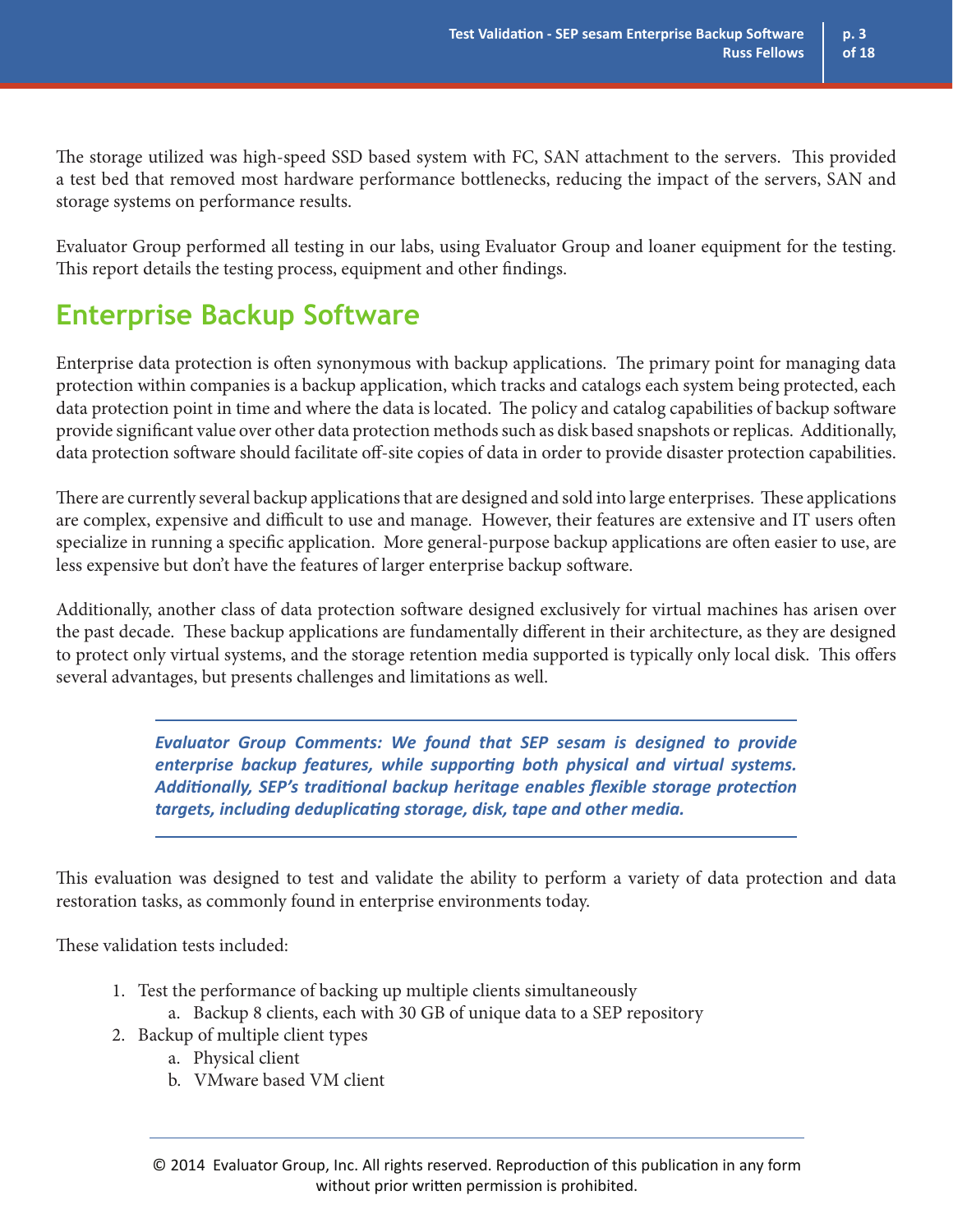- c. Hyper-V based VM client
- 3. Perform single instance file recovery of a VMware VM
- 4. Perform an instant recovery of a VMware VM



Figure 1: Test Configuration

### **Application Environment**

The application environment consisted of three physical servers, with a hypervisor loaded onto each of them. An overview is shown above in Figure 1, and detailed more extensively in Appendix A.

One of the hosts used Hyper-V, and as such was also used as a physical host when accessing the host OS itself, Windows Server 2012 R2. Both the clients and the server were hosted on the same physical host, which reduced the SAN and LAN overhead of server to client communications.

### **Validation Overview**

The testing occurred at Evaluator Group labs, using Evaluator Group equipment and personnel. All tests were configured and run by Evaluator Group, with assistance from SEP only when configuration issues occurred. The SEP software used for testing was supplied by SEP for this evaluation.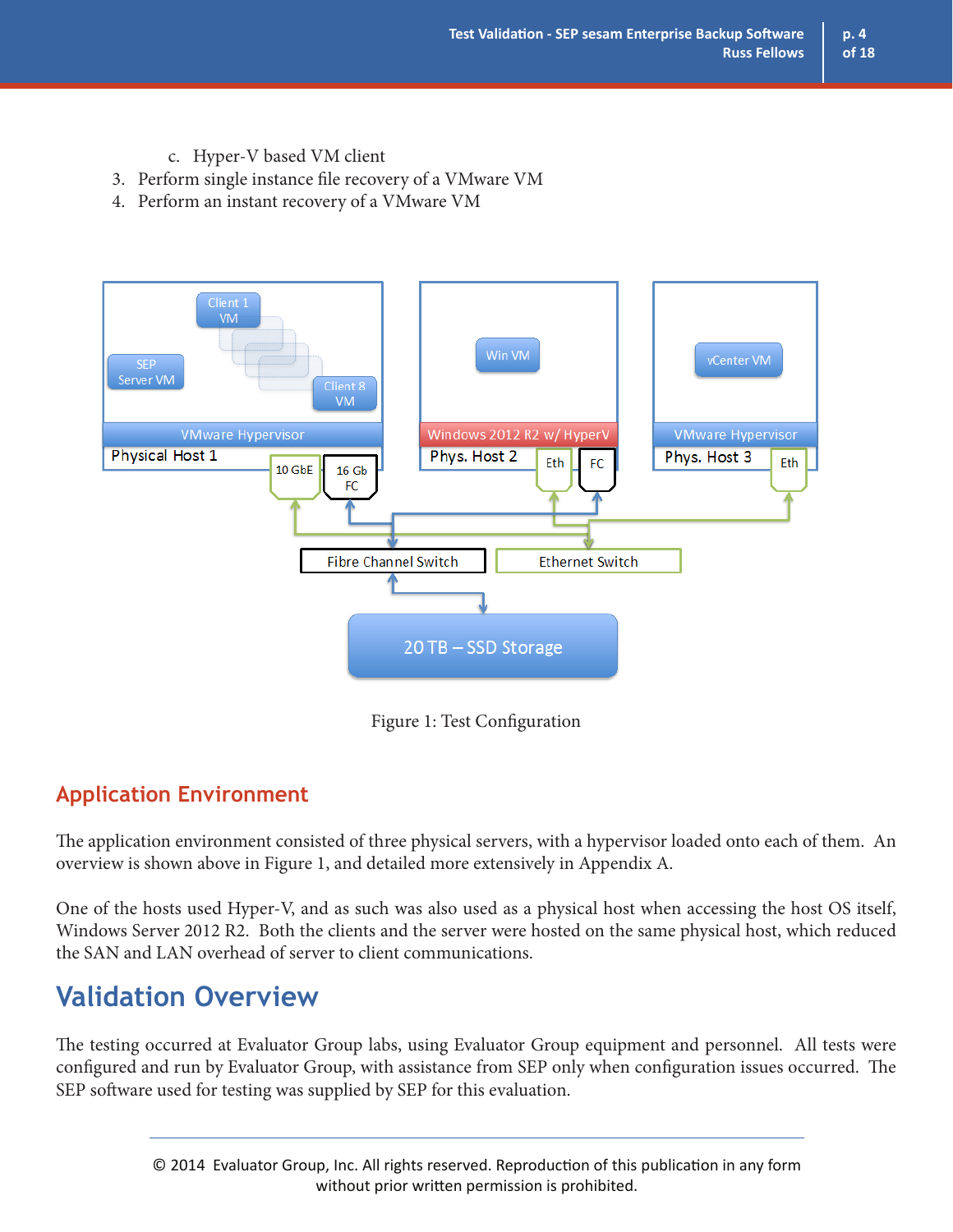*Evaluator Group Comments: SEP was found to be easier to use than most other enterprise backup applications, while providing the features necessary to support both physical and virtual systems running a variety of applications. The scale and performance of SEP was good, delivering nearly native maximum throughput of the underlying backup server. Our testing did not require the use of documentation for most tasks, making it well suited for environments with smaller IT staff.*

### **Test Cases**

- 1. Test the performance of backing up multiple clients simultaneously
	- a. Backup 8 clients, each with 30 GB of unique data to a SEP repository
- 2. Backup of multiple client types
	- a. Physical client
	- b. VMware based VM client
	- c. Hyper-V based VM client
- 3. Perform single instance file recovery of a VMware VM
- 4. Perform an instant recovery of a VMware VM

### **Validation Objectives**

The testing was both quantitative and qualitative in nature. The quantitative testing measured specific values for performance and time to accomplish major tasks. The qualitative elements were evaluated based upon experience and comparisons with similar products, and our informed opinion of how features should operate.

- Validate that SEP is able to back up physical and virtual clients at high speed
	- Back up 8 virtual server instances measuring backup speed
- Demonstrate the ability to back up both physical and virtual hosts
- Verify the ability to perform a single file recovery of a guest VM
- Validate the ability to perform a near instant recovery of a virtual machine from a backup

*Evaluator Group comments: The testing focused on operational use of SEP software, concentrating on interactions and use cases that would be typical with mid-sized and enterprise deployments.* 

This report highlights similarities and differences in test results. Evaluator Group commentary provides context and a narrative assessment of the results as experienced by Evaluator Group personnel.

The results of the tests follow the testing outlined, with results detailed in the remainder of this report. The configuration details for both environments are provided in Appendix A.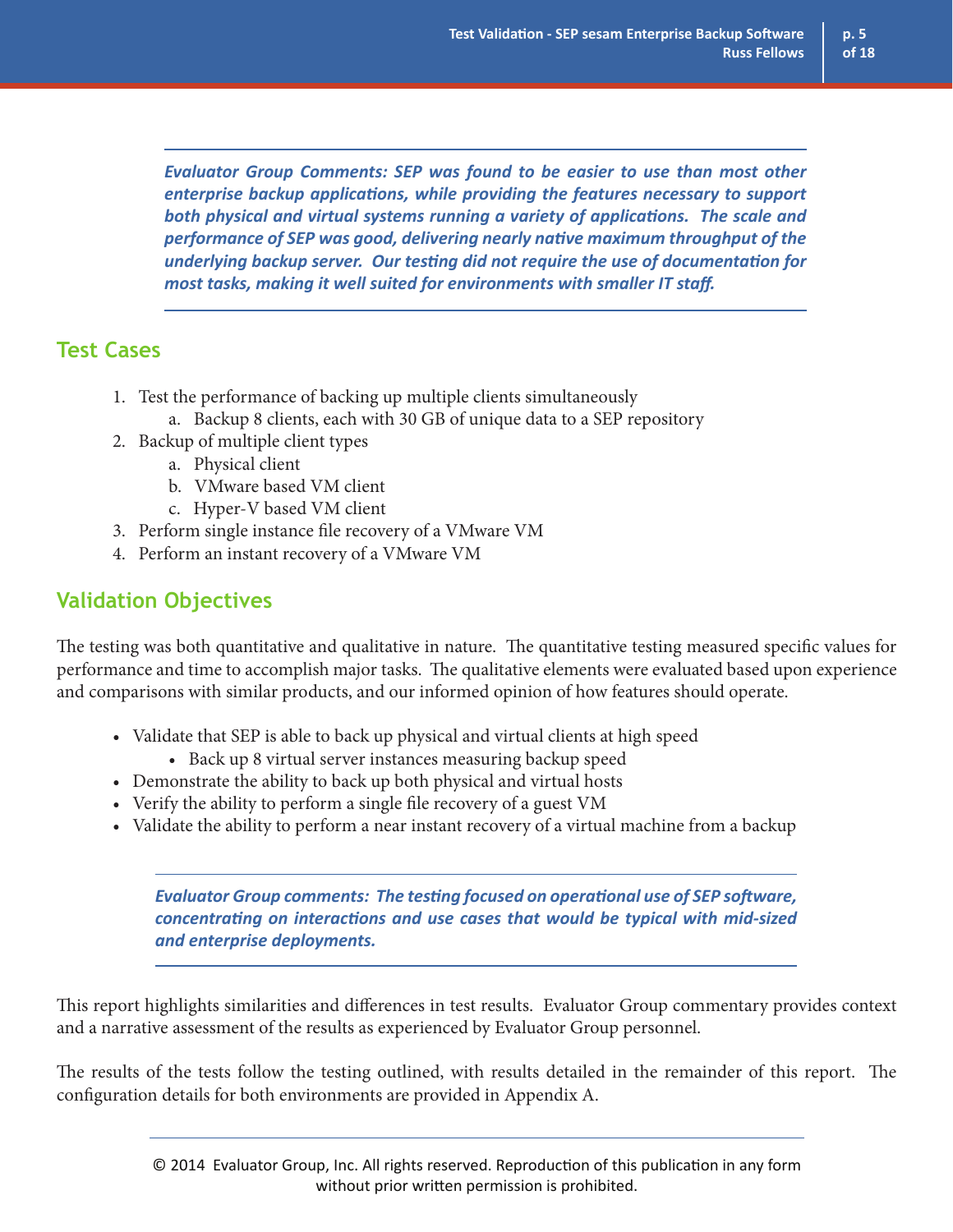### **Test Findings**

### **Test 1 - Backup Performance of Multiple Clients**

Performance is a major consideration for any data protection technology. The ability to scale to support large environments depends upon two primary factors. The ability to scale a single server up in capacity and performance, along with the ability to scale out to multiple backup servers are both important factors.

In order to test the performance of a single backup server, a virtual machine was configured with multiple CPU's and 8 GB of RAM. A total of 8, logical devices were provisioned to the virtual machine. Each logical device was a LUN from the SAN attached storage system. This provided a pool of disk resources for the SEP sesam backup server to utilize.

An IO load generation tool was run on the virtual machine to determine the performance limitations. A 100%, random write workload was created, with 64KB block size. There was one task for each disk and a queue depth limit of 32 set. The limitation found was 1.4 GB/s, or 5 TB an hour.

### **Test 1**

The performance test was run with 8 clients, all backing up data simultaneously. In order to reduce the impact of LAN traffic, a LAN free backup method was used.

### *VMware Backups*

When the clients were backed up as VMware virtual machines, it is possible to perform a copy, or a full backup. One method uses VMware VADP API's, to enable change block tracking (CBT). Additionally, in a SAN environment, the physical host is reconfigured to mount the datastore containing the client VM's data onto the same physical host as the backup server.

This enables a LAN free backup, by using the ability of VMware to share a datastore between multiple physical hosts.

### **Results and Issues**

The aggregate data rate achieved when backing up multiple clients was found to be limited by the performance of the backup server itself. In the test configuration, the backup server was a virtual machine, using multiple virtual disks, each configured as a SEP sesam Data Store. Details of the configuration and performance are provided in the appendices.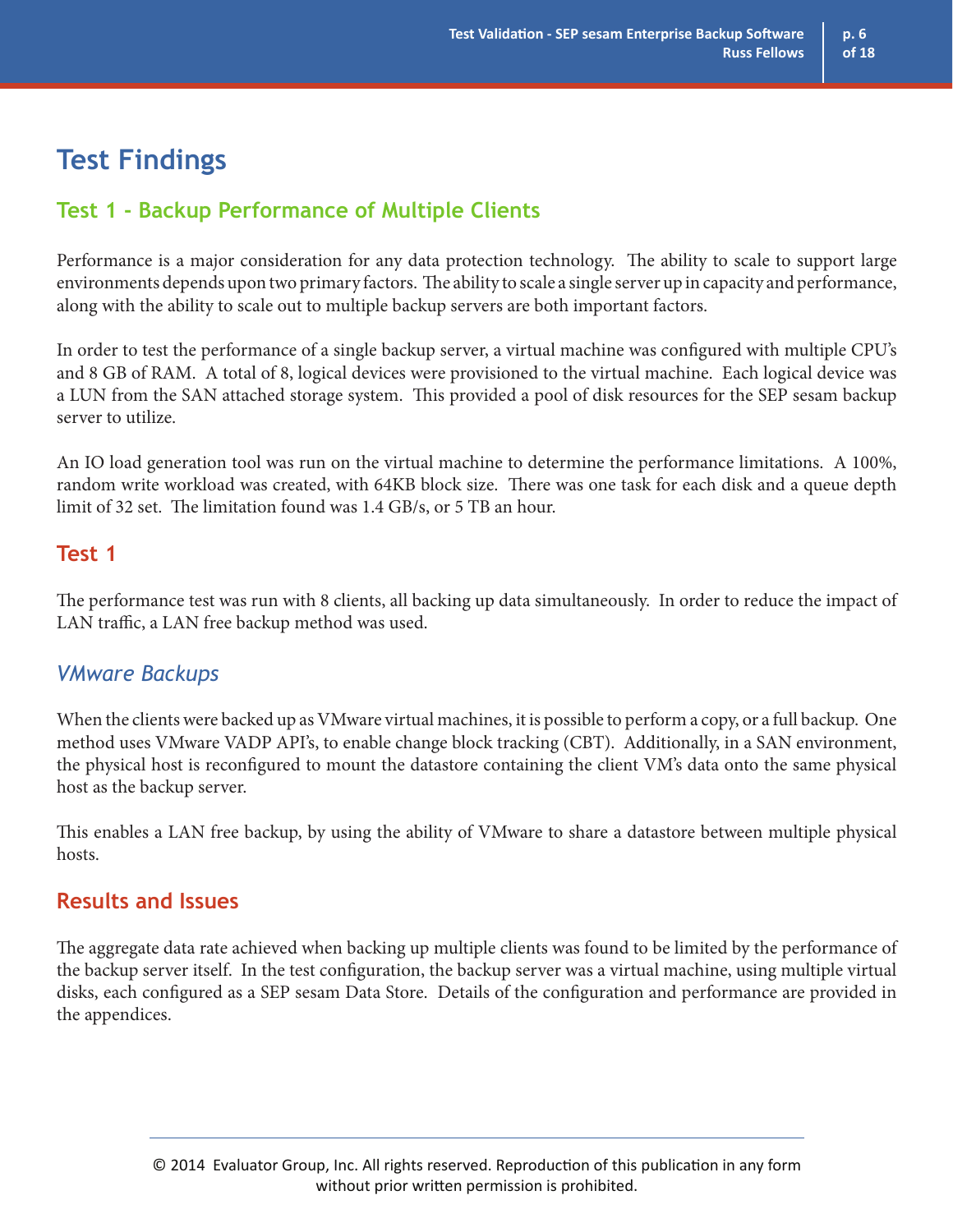### **Relevance in Enterprises**

SEP uses intelligence to determine the best available method for moving data between clients and the backup server. If LAN free data movement is possible, it will utilize these capabilities. This is an important consideration in many environments, and one reason that many IT environments maintain a separate SAN.

The performance achieved was nearly as high of transfer rate to local disk as achieved by a synthetic workload tool. Since these tools are designed to move data without overhead, they often represent a best case scenario. Thus, the SEP server appeared to be limited only by the underlying hardware available, rather than the SEP sesam software architecture. This is important for large enterprise environments.



Figure 2: Multiple Client Backup (Sesam UI)

*Evaluator Group comments: As seen above in the SEP sesam UI, the aggregate performance for all eight clients was 2.23 TB per hour. A total of 326 GB was backed up in approximately 9 minutes. This data correlates directly to the performance chart shown in Figure 3 for the VMware vCenter UI on the following page.* 

© 2014 Evaluator Group, Inc. All rights reserved. Reproduction of this publication in any form without prior written permission is prohibited.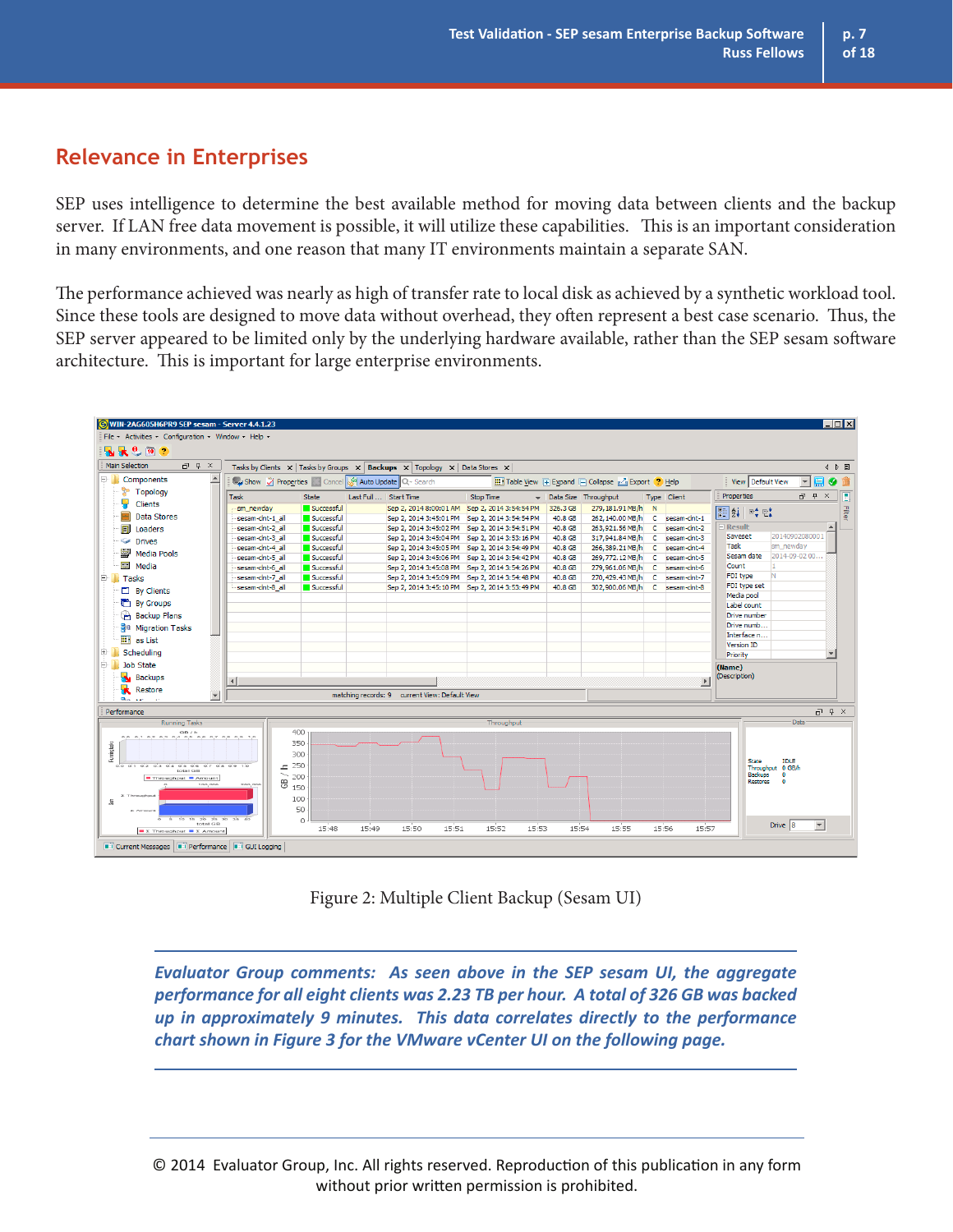

Figure 3: Multiple Client Backup (vCenter UI - Performance Chart)

Additionally, it was verified that an additional backup media server could be utilized. This is known as an "RDS" or remote data server in the SEP sesam nomenclature. This capability enables scale-out performance capabilities.

> *Evaluator Group comments: Attaining near native speed on a backup server is one important factor for high-speed enterprise backups. However, limitations always exist with any single server, which is why supporting scale-out backups is also important. The capability to use remote data movers, with an SEP RDS server is an important factor in considering the enterprise performance and scalability of backup applications.*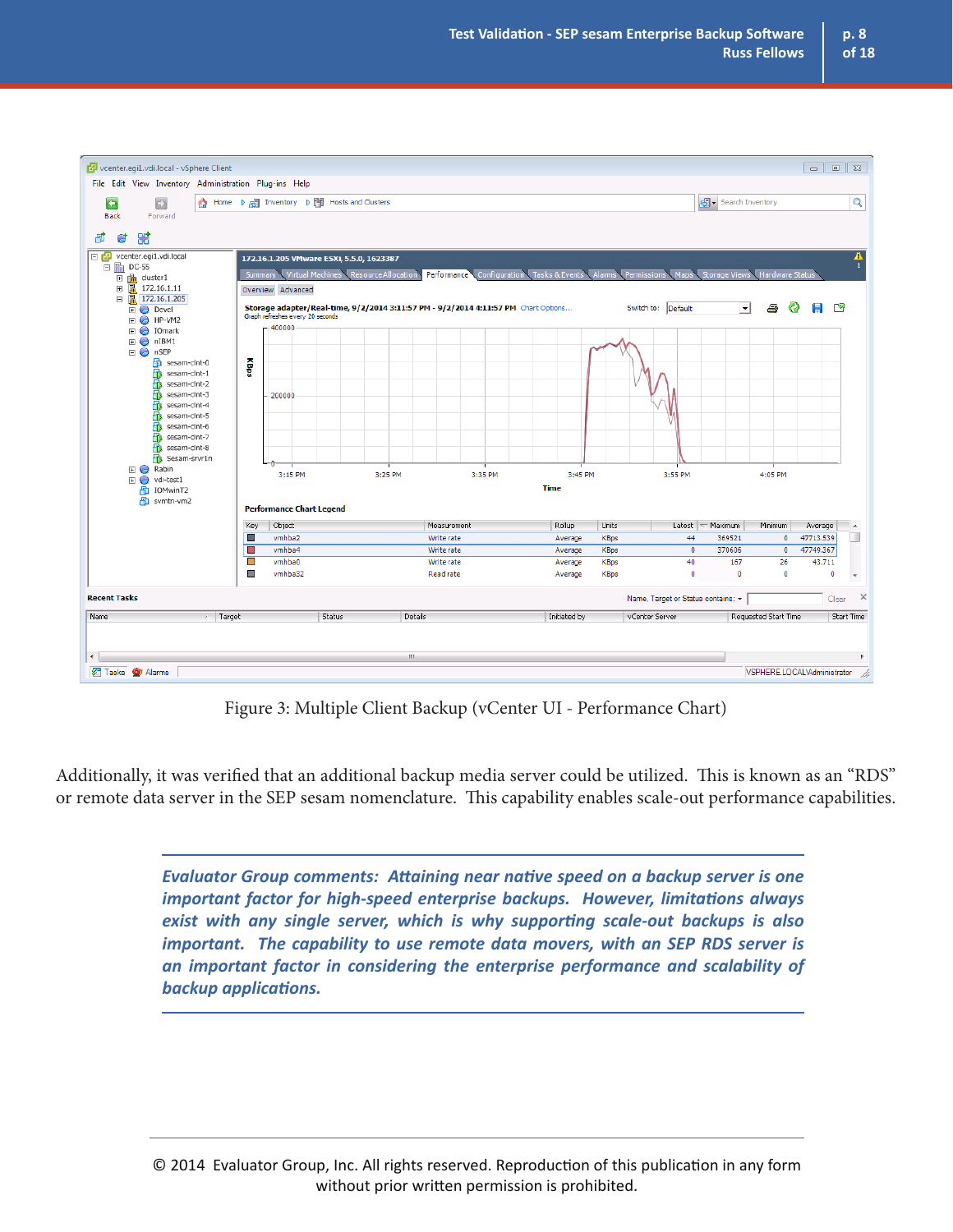### **Test 2 - Back Up Physical and Virtual Systems**

#### **Test**

A functional test was performed to verify that multiple system types could be backed up. These included the following:

- 1. A virtual machine in a VMware ESXi vSphere environment
- 2. Physical Host, consisting of a Windows Server 2012 R2 system
- 3. A Hyper-V virtual machine

SEP sesam supports other OS and hypervisors, along with multiple applications running on the OS, however those items were not tested.

### **Results and Issues**

All three types of systems were successfully backed up using SEP sesam version 4.4. There were no issues or concerns noted for this test.

### **Relevance in Enterprises**

Protecting multiple system types is important for IT organizations, regardless of their size, budget or expertise. In order to reduce complexity, finding a tool that provides the data protection mechanisms for a variety of physical and virtualized hosts is important. It is also important that the protection of virtual systems leverages the capabilities the hypervisor affords, in order to take full advantage of virtual system protection methods.

> *Evaluator Group comments: Support for both physical and virtual systems is an important consideration in most IT environments. Data protection applications that support virtual only environments require additional tools and procedures for physical systems, increasing the cost and complexity of data protection.*

# **Test 3 - Perform Single File Recovery of a VM**

### **Test**

A functional test was performed to verify that a VMware virtual machine backed up using the "Copy" method could be restored quickly. In SEP sesam and other backup literature, vendors refer to this as "Instant Recovery" although the term "instant" is relative. The test included the following steps:

- 1. A virtual machine in a VMware ESXi vSphere environment
- 2. The VM has previously had a backup using the "Full" backup method in SESAM with "Single File Recovery" option selected
- 3. The backup server is running Windows Server 2008 R2 with the NFS server service configured
- 4. The drive containing the backed up client image is exported via NFS on the SEP server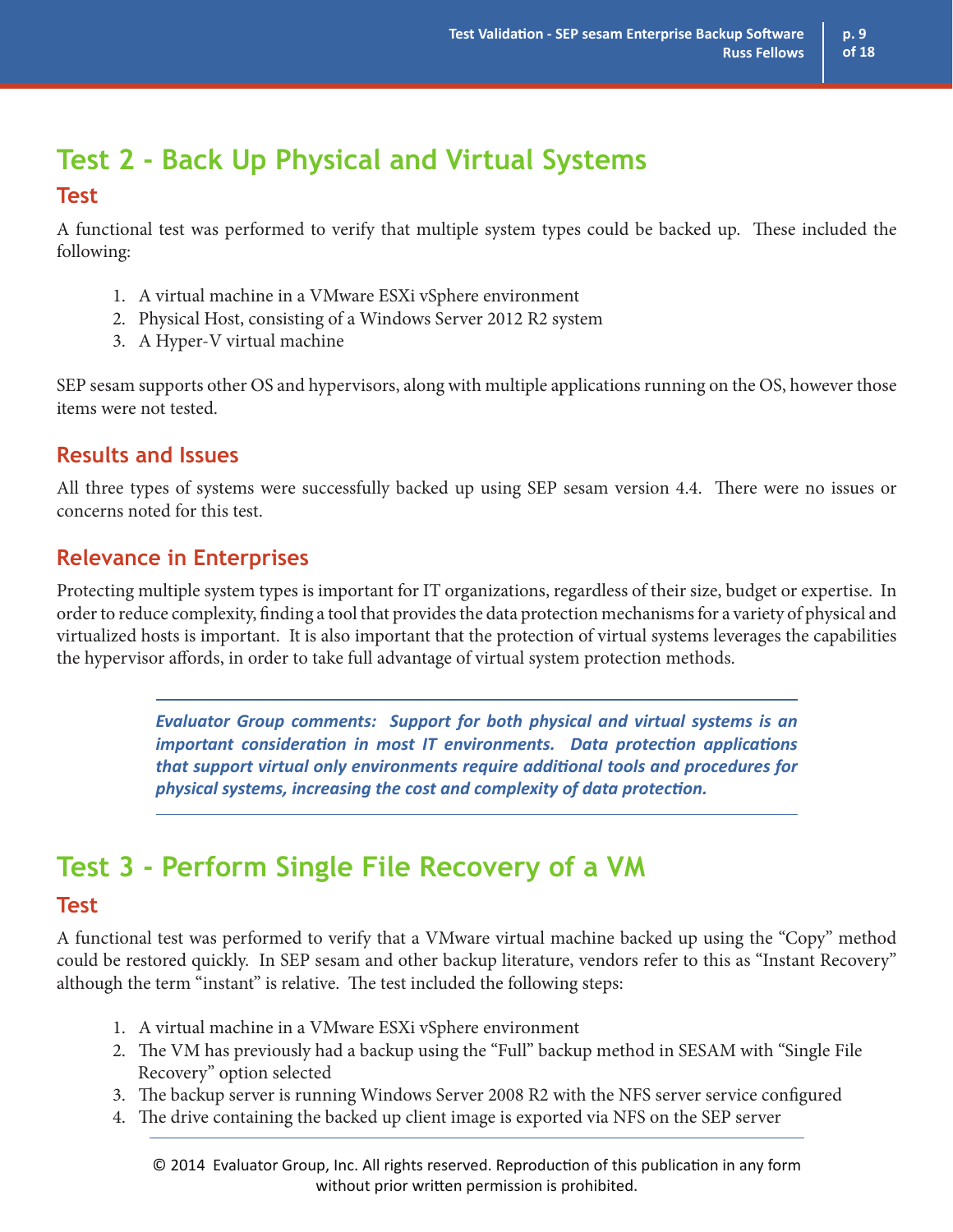- 5. The SEP restore process for a file on the VM is initiated
- 6. The desired file is browsed for, and selected using SEP sesam GUI
- 7. The file is restored to the desired location

### **Results and Issues**

This procedure was relatively straightforward, and worked without issue. The critical factors to consider are that the backup method selected previously was correct to support this restoration method. Additionally, the NFS mounting process must be in place, ideally using a Linux OS as the SEP backup server, or utilizing Windows Server 2012 R2 as the OS, due to the automated NFS capabilities of these operating systems.

The file selected was able to be restored quickly, once the prerequisite steps 1 - 4 have been performed. Specifically, steps 5 - 7 were performed in less than 2 minutes.

### **Relevance in Enterprises**

The ability to rapidly restore a file, or small subset of files from a particular system is perhaps the most common restoration operation used by IT personnel. It is important that this capability is utilized and also that the use is practiced often, so that rapid restorations are performed correctly when required.

### **Test 4 - Perform Instant Recovery of a VM**

### **Test**

A functional test was performed to verify that a VMware virtual machine backed up using the "Copy" method could be restored quickly. In SEP sesam and other backup literature, vendors refer to this as "Instant Recovery" although the term "instant" is relative. The test included the following steps:

- 1. A virtual machine in a VMware ESXi vSphere environment
- 2. The VM has previously had a backup using the "Copy" backup method in SEP sesam
- 3. The backup server is running Windows Server 2008 R2 with the NFS server service configured
- 4. The drive containing the backed up client image is exported via NFS on the SEP server
- 5. The SEP restore process for the VM is initiated
- 6. SEP configures the VMware host to mount the clients image via the NFS export
- 7. The VM is created, using the NFS mounted image

### **Results and Issues**

The test was performed successfully several times. However, the configuration and procedure were critical in order for the test to work properly. As a new feature, this capability may not be as robust as other features. It is recommended that administrators practice this restoration method several times before using it when under duress.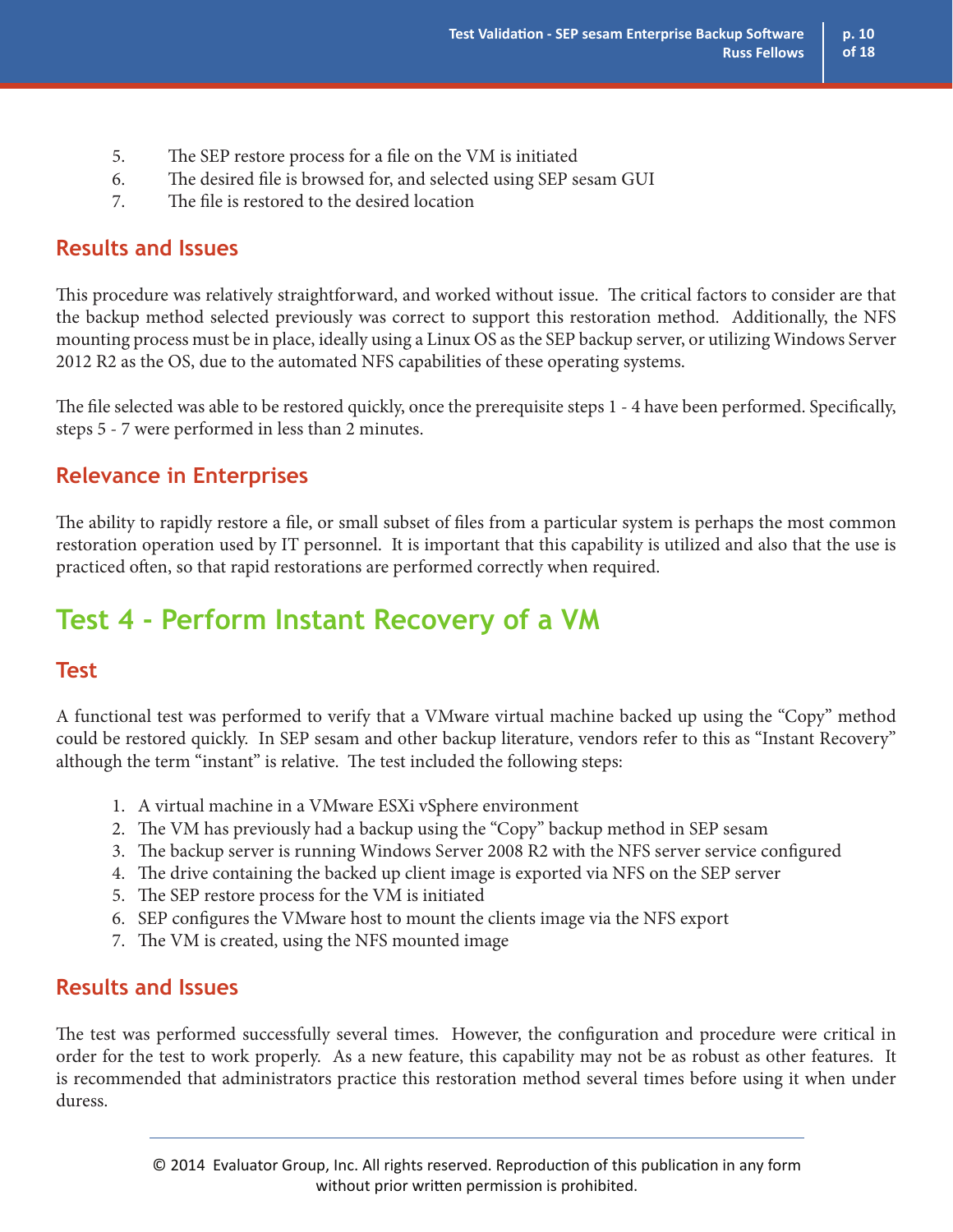It is important that the configurations and documented procedures are followed closely in order to have this capability operate correctly. SEP has indicated that this capability is an area of focus and will continue to see enhancements with subsequent updates.

### **Relevance in Enterprises**

This is a new feature in SEP sesam version 4.4. The capability to nearly "instantly" restore a virtual machine, using the backup image is a powerful feature. This has been one of the primary features being advocated by virtual client only backup products. By adding this feature, this provides IT administrators with most of the benefits of new virtual only backup products, while still supporting all the traditional backup environments that SEP has supported over the years. This is a significant enhancement and makes SEP a strong contender as the primary backup application for mixed physical and virtual IT environments.

| <b>O</b> WIN-2AG605H6PR9 SEP sesam - Server 4.4.1.23                                |                                                                                                                                                           |                                             |                                                                                   |                                              |                                                   |              |     |                                        |           | $ .\ $ o $  \times  $     |                          |                                                 |
|-------------------------------------------------------------------------------------|-----------------------------------------------------------------------------------------------------------------------------------------------------------|---------------------------------------------|-----------------------------------------------------------------------------------|----------------------------------------------|---------------------------------------------------|--------------|-----|----------------------------------------|-----------|---------------------------|--------------------------|-------------------------------------------------|
| File - Activities - Configuration - Window - Help -                                 |                                                                                                                                                           |                                             |                                                                                   |                                              |                                                   |              |     |                                        |           |                           |                          |                                                 |
| 風味も何の                                                                               |                                                                                                                                                           |                                             |                                                                                   |                                              |                                                   |              |     |                                        |           |                           |                          |                                                 |
| <b>Main Selection</b><br>$\Box$ $\Box$                                              | Last Backup State $\  \mathbf{x} \ $ Tasks by Groups $\  \mathbf{x} \ $ Monitoring Drives $\  \mathbf{x} \ $ Tasks by Clients $\  \mathbf{x} \ $<br>4 ♪ 目 |                                             |                                                                                   |                                              |                                                   |              |     |                                        |           |                           |                          |                                                 |
| $\overline{\phantom{a}}$<br><b>E</b> Tasks                                          | Properties I New backup task I New restore task <b>A</b> Print <b>?</b> Help $\Box \, \Box$ Search                                                        |                                             |                                                                                   |                                              |                                                   |              |     |                                        |           |                           |                          |                                                 |
| $\Box$ By Clients                                                                   | E WIN-2AG605H6PR9                                                                                                                                         |                                             |                                                                                   |                                              |                                                   |              |     | Properties                             |           | $\Box$ $\Box$             |                          |                                                 |
| <b>By Groups</b>                                                                    | <b>E-CALL</b><br>⊪️ A↓ ⇒ 단                                                                                                                                |                                             |                                                                                   |                                              |                                                   |              |     |                                        |           |                           |                          |                                                 |
| <b>Backup Plans</b><br>a <sup>3</sup> <sup>a</sup> Migration Tasks                  | sesam-clnt-2<br>围                                                                                                                                         | $\mathbb{H}$ sesam-cint-1<br>$\Box$ Task    |                                                                                   |                                              |                                                   |              |     |                                        |           |                           |                          |                                                 |
| <b>III</b> as List                                                                  | sesam-cint-3<br>田                                                                                                                                         | ⊣<br>Name<br>wranter DC-M                   |                                                                                   |                                              |                                                   |              |     |                                        |           |                           |                          |                                                 |
| <b>E-</b> Scheduling                                                                | sesam-clnt-4<br>由                                                                                                                                         | <b>New Restore Task</b>                     |                                                                                   |                                              |                                                   |              |     |                                        |           |                           |                          | 図                                               |
| C Schedules                                                                         | sesam-dnt-5<br>÷<br>sesam-clnt-6<br>由                                                                                                                     | Save and Start<br><b>Steps</b>              |                                                                                   |                                              |                                                   |              |     |                                        |           |                           |                          |                                                 |
| ⊙ Events                                                                            | sesam-clnt-7<br>由                                                                                                                                         | 1. Welcome                                  |                                                                                   |                                              |                                                   |              |     |                                        |           |                           |                          |                                                 |
| 10 Calendar Sheet                                                                   | sesam-cint-8<br>田                                                                                                                                         | 2. Filter                                   | On this page a restore task can be started or saved as a template for future use. |                                              |                                                   |              |     |                                        |           |                           |                          |                                                 |
| <b>E</b> Job State                                                                  | Ė<br>vcenter                                                                                                                                              | 3. Select Task                              | Backup type                                                                       |                                              | <b>Task</b>                                       | <b>Start</b> | Co  | T   No. of                             | Size      | Client Backu Media        |                          | Saveset                                         |
| <b>Monitoring</b>                                                                   | vcenter DC-Main sesam-clnt-1<br>Venter_DC-Main_sesam-clnt-2                                                                                               | 4. Select Files                             |                                                                                   |                                              | - VITIWAI'C' VMwa vcenter_DC-Main_se 2014-08-13 1 |              | 5 C |                                        |           |                           |                          | 1 2,464 vce 2014-0 Weekly SC20140813150444533@K |
| Last Backup State                                                                   | Venter_DC-Main_sesam-clnt-3                                                                                                                               | 5. Save and Start                           |                                                                                   |                                              |                                                   |              |     |                                        |           |                           |                          |                                                 |
| C) Processes<br><b>Drives</b>                                                       | vcenter DC-Main sesam-clnt-4                                                                                                                              |                                             | Name                                                                              |                                              | vcenter DC-Main sesam-clnt-3-20140813 152827      |              |     |                                        |           |                           |                          |                                                 |
| <b>IE-</b> Logging                                                                  | vcenter DC-Main sesam-clnt-5<br>vcenter_DC-Main_sesam-clnt-6                                                                                              |                                             | Comment                                                                           |                                              |                                                   |              |     |                                        |           |                           |                          |                                                 |
| <b>El</b> State                                                                     | vcenter_DC-Main_sesam-clnt-7                                                                                                                              |                                             |                                                                                   |                                              |                                                   |              |     |                                        |           |                           |                          |                                                 |
| Day Log                                                                             | vSphere Connection Data<br>vcenter_DC-Main_sesam-clnt-8<br>Data Mover WIN-2AG605H6PR9                                                                     |                                             |                                                                                   |                                              |                                                   |              |     |                                        |           |                           |                          |                                                 |
| <b>E</b> Error Log                                                                  | FI-G WIN-2AG605H6PR9<br>WIN-EI5R1FNOR0P<br>南县                                                                                                             |                                             | <b>VCenter or ESX:</b>                                                            |                                              | vcenter                                           |              |     | $\blacktriangledown$                   |           |                           |                          | $\blacktriangledown$                            |
| <b>E</b> Interfaces                                                                 |                                                                                                                                                           |                                             |                                                                                   |                                              | User Administrator                                |              |     | Password                               | ********* |                           |                          | <b>Check</b>                                    |
| <b>图 Alarm</b>                                                                      |                                                                                                                                                           |                                             |                                                                                   |                                              |                                                   |              |     |                                        |           |                           |                          |                                                 |
| ▣<br><b>Disaster</b>                                                                |                                                                                                                                                           | Target Data                                 |                                                                                   |                                              |                                                   |              |     |                                        |           |                           |                          |                                                 |
| <b>Ell</b> Notify<br>▼                                                              |                                                                                                                                                           | Datacenter: DC-Main<br>$\blacktriangledown$ |                                                                                   |                                              |                                                   |              |     |                                        |           |                           |                          |                                                 |
| <b>Current Messages</b>                                                             |                                                                                                                                                           |                                             | 172.16.1.205<br>ESX:                                                              |                                              |                                                   |              |     |                                        |           |                           | $\overline{\phantom{a}}$ |                                                 |
| System:                                                                             | 15:04:48 W004-LICENSE WARNING - your license will expire on 2014-09-03, please contact                                                                    |                                             |                                                                                   |                                              |                                                   |              |     |                                        |           |                           |                          |                                                 |
| 15:15:30 reply=OK                                                                   |                                                                                                                                                           |                                             | <b>NM Restore options</b><br>sesam-clnt-3-restored<br>$\Box$ Overwrite            |                                              |                                                   |              |     |                                        |           | <b>Expert Options</b>     |                          |                                                 |
| Drive 1:<br>15:02:09 SesamMultiplexStream data server is running -> WIN-2AG605H6PR9 |                                                                                                                                                           |                                             | Target VM:<br><b>Drive</b>                                                        |                                              |                                                   |              |     |                                        |           |                           |                          |                                                 |
| 15:02:09 Datastructures of drive 1 created.<br>Drive 2:                             |                                                                                                                                                           |                                             | Datastore:                                                                        |                                              | 3pssd_sep_clnt_10                                 |              |     | $\overline{\phantom{a}}$<br>□ Start VM |           | Interface WIN-2AG605H6PR9 |                          | $\overline{\phantom{a}}$                        |
| 15:02:09 SesamMultiplexStream data server is running -> WIN-2AG605H6PR9             |                                                                                                                                                           | Options:                                    |                                                                                   | <b>Instant Recovery / Restore VM Options</b> |                                                   |              |     | Original                               |           |                           |                          |                                                 |
| 15:02:09 Datastructures of drive 2 created.<br>Drive 3:                             |                                                                                                                                                           |                                             |                                                                                   |                                              |                                                   |              |     |                                        |           |                           |                          |                                                 |
|                                                                                     | To continue, click Save or Start.<br>15:02:09 SesamMultiplexStream data server is running -> WIN-2AG605H6PR9                                              |                                             |                                                                                   |                                              |                                                   |              |     |                                        |           |                           |                          |                                                 |
| $*$ Interval [s]:<br><b>Drives</b>                                                  | 5 Last view: Aug 13, 2014 3:31:27 PM V Cy                                                                                                                 |                                             |                                                                                   |                                              |                                                   |              |     |                                        |           |                           |                          |                                                 |
| Current Messages               Performance           GUI Logging                    |                                                                                                                                                           |                                             | $<$ Back                                                                          | Save                                         | <b>Start</b>                                      |              |     |                                        |           |                           |                          | Cancel                                          |

Figure 2: Instant Recovery (SEP sesam GUI: Step 3 of 4)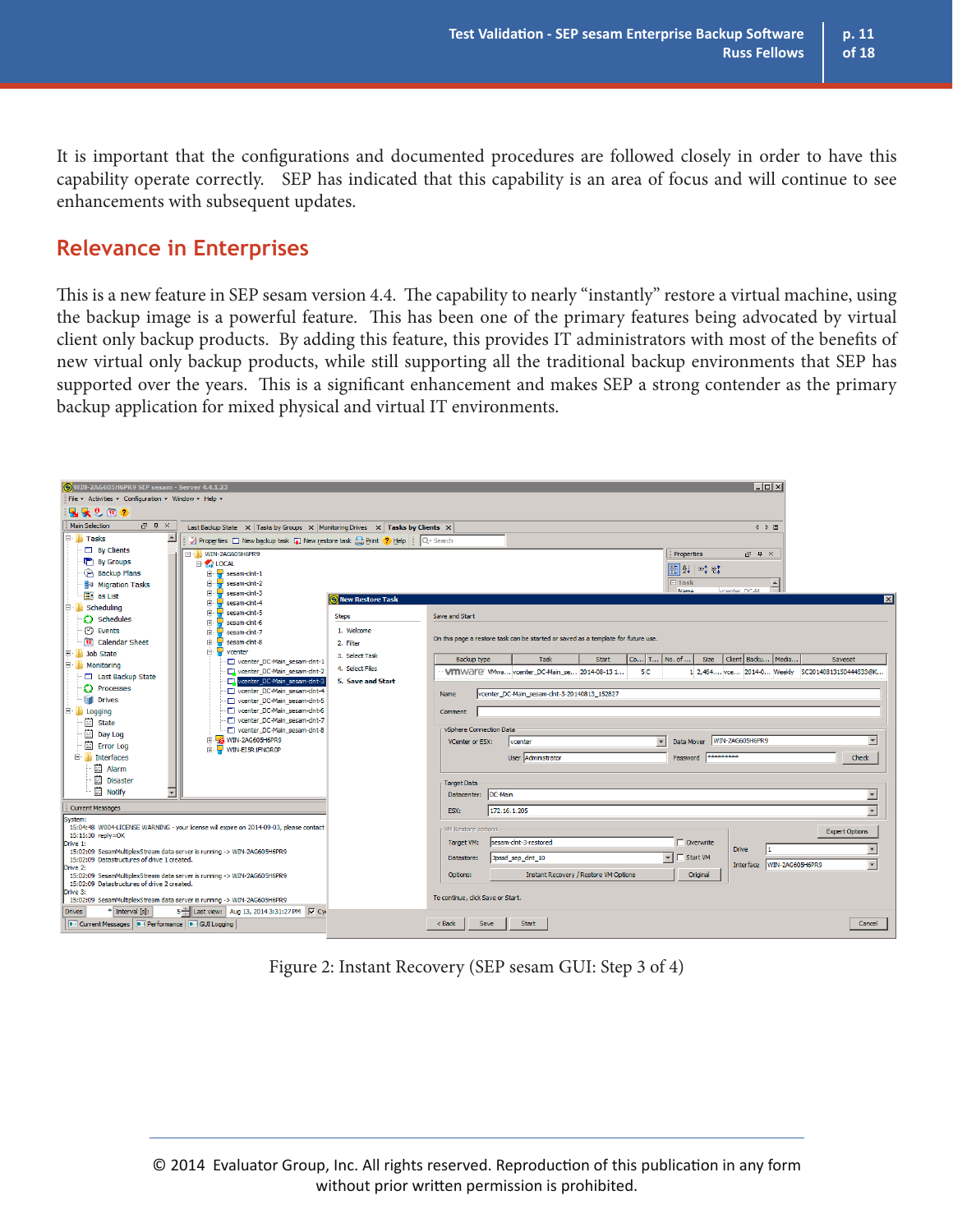| vcenter.egi1.vdi.local - vSphere Client                                                                                                                                                                                                                                            |                                                                                                                                                      |                                                                                                          |                                                                                                                                                                           |                                                                                                                    |                                                                                                                                                                                                          |                                                                                                                                                                      |                                                                                                                                                                                                                                                             |
|------------------------------------------------------------------------------------------------------------------------------------------------------------------------------------------------------------------------------------------------------------------------------------|------------------------------------------------------------------------------------------------------------------------------------------------------|----------------------------------------------------------------------------------------------------------|---------------------------------------------------------------------------------------------------------------------------------------------------------------------------|--------------------------------------------------------------------------------------------------------------------|----------------------------------------------------------------------------------------------------------------------------------------------------------------------------------------------------------|----------------------------------------------------------------------------------------------------------------------------------------------------------------------|-------------------------------------------------------------------------------------------------------------------------------------------------------------------------------------------------------------------------------------------------------------|
| File Edit View Inventory Administration Plug-ins Help                                                                                                                                                                                                                              |                                                                                                                                                      |                                                                                                          |                                                                                                                                                                           |                                                                                                                    |                                                                                                                                                                                                          |                                                                                                                                                                      |                                                                                                                                                                                                                                                             |
| Œ<br>Ð<br><b>Back</b><br>Forward                                                                                                                                                                                                                                                   | A Home D o Inventory D i Hosts and Clusters                                                                                                          |                                                                                                          |                                                                                                                                                                           |                                                                                                                    |                                                                                                                                                                                                          | P Search Inventory                                                                                                                                                   | Q                                                                                                                                                                                                                                                           |
| <b>G</b> 13<br>€<br>3<br>m<br>□                                                                                                                                                                                                                                                    | 너 먹고 모양<br>Cop<br>b,                                                                                                                                 |                                                                                                          |                                                                                                                                                                           |                                                                                                                    |                                                                                                                                                                                                          |                                                                                                                                                                      |                                                                                                                                                                                                                                                             |
| □ <mark>-</mark> vcenter.egi1.vdi.local<br>□ bC-Main<br>Ⅲ 风 172.16.1.10<br>□ 风 172.16.1.205                                                                                                                                                                                        | sesam-clnt-3-restored<br>Summary<br>General                                                                                                          | Resource Allocation Performance Tasks & Events Alarms Console Permissions Maps Storage Views             | <b>Resources</b>                                                                                                                                                          |                                                                                                                    |                                                                                                                                                                                                          |                                                                                                                                                                      |                                                                                                                                                                                                                                                             |
| $\Box$ $\bigodot$ Devel<br>$E$ $\bigoplus$ HP-VM2<br><b>O</b> IOmark<br>$\overline{\mathbf{+}}$<br>nIBM1<br>Θ<br>$\overline{\pm}$<br>$\Box$ $\bigoplus$ nSEP<br>图 sesam-cint-0<br>sesam-cint-1<br>Ð<br>sesam-clnt-2<br>Ð<br>sesam-cint-3<br>Ð<br>sesam-cint-4<br>8<br>sesam-clnt-5 | Guest OS:<br><b>VM Version:</b><br>R<br>CPU:<br>Memory:<br>Memory Overhead:<br><b>VMware Tools:</b><br><b>IP Addresses:</b><br><b>DNS Name:</b>      | 2 vCPU<br>8192 MB<br>77.35 MB<br>Running (Current)                                                       | Consumed Host CPU:<br>Consumed Host Memory:<br><b>Active Guest Memory:</b><br>Provisioned Storage:<br>Not-shared Storage:<br>Used Storage:<br>Storage<br>3pssd_sep_dnt_10 |                                                                                                                    | 0 MHz<br>0.00 MB<br>0.00 MB<br>Refresh Storage Usage<br>118.11 GB<br>63.11 GB<br>63.11 GB<br>Drive Type<br>Status<br>Non-SSD<br>(?) Unknown                                                              |                                                                                                                                                                      |                                                                                                                                                                                                                                                             |
| sesam-cint-6<br>sesam-cint-7<br>Æ.<br>sesam-cint-8<br>Sesam-srvr1n<br>$\boxplus$ $\bigoplus$ Rabin<br>E O<br>vdi-test1<br>Ha IOMwinT2                                                                                                                                              | <b>EVC Mode:</b><br>State:<br>Host:<br><b>Active Tasks:</b><br>vSphere HA Protection: 2 N/A<br><b>Commands</b>                                       | N/A<br>Powered On<br>172.16.1.205<br>Relocate virtual machine                                            | 目<br>$\circ$<br>$\leftarrow$<br>m<br>Network<br>ഉ<br>VM-port2-10G<br>$\overline{4}$                                                                                       | Type<br>m.                                                                                                         | Unknown<br>Unknown<br>(2)<br>Standard port group                                                                                                                                                         | $\mathbb{R}$<br>Sta<br>●<br>b.                                                                                                                                       |                                                                                                                                                                                                                                                             |
| Sesam-cint-3-restored<br>172.16.1.208<br>Ā<br>$\overline{\mathbf{t}}$<br>172.16.1.99<br>$\Box$<br>$\Box$ $\Box$ Infras<br>$E$ $\bigodot$ Paul<br><b>⊞ →</b> Russ                                                                                                                   | Open Console<br><b>Annotations</b>                                                                                                                   | $\ell$ Edit                                                                                              | <b>VM Storage Profiles</b><br>VM Storage Profiles:<br>Profiles Compliance:                                                                                                |                                                                                                                    | Refresh                                                                                                                                                                                                  |                                                                                                                                                                      |                                                                                                                                                                                                                                                             |
| $\mathbb{E}$ $\Theta$ VM mark<br>DataStor-Win2k8<br>凾<br><b>h</b> IOmaster                                                                                                                                                                                                         | iomark:<br>Notes:                                                                                                                                    | ClusterInvarian ff7ba524-9030-4ed3-95cf-3910411e8                                                        | $\blacktriangle$                                                                                                                                                          |                                                                                                                    |                                                                                                                                                                                                          |                                                                                                                                                                      |                                                                                                                                                                                                                                                             |
| <b>Recent Tasks</b>                                                                                                                                                                                                                                                                |                                                                                                                                                      |                                                                                                          |                                                                                                                                                                           |                                                                                                                    |                                                                                                                                                                                                          | Name, Target or Status contains: -                                                                                                                                   | $\times$<br>Clear                                                                                                                                                                                                                                           |
| Name<br>Target<br>তী<br>Power On virtual machine<br>松<br>喦<br>Create virtual machine snaps<br>ท<br>働<br>Reconfigure virtual machine<br>ধী<br>Reconfigure virtual machine<br>⊕<br>ท<br>喦<br>Reconfigure virtual machine<br>松<br>Deploy OVF template<br>喦                            | 图 sesam-cint-3-restored<br>sesam-clnt-3-restored<br>sesam-clnt-3-restored<br>sesam-clnt-3-restored<br>sesam-clnt-3-restored<br>sesam-clnt-3-restored | Status<br>Completed<br>◙<br>Completed<br>◙<br>Completed<br>◉<br>Completed<br>◙<br>Completed<br>Completed | Details                                                                                                                                                                   | Initiated by<br>Administrator<br>Administrator<br>Administrator<br>Administrator<br>Administrator<br>Administrator | vCenter Server<br>æ<br>vcenter.egi1.vdi.local<br>æ<br>vcenter.egi1.vdi.local<br>æ<br>vcenter.egi1.vdi.local<br>æ<br>vcenter.egi1.vdi.local<br>æ<br>vcenter.egi1.vdi.local<br>ø<br>vcenter.egi1.vdi.local | Requested Start Time<br>8/13/2014 4:09:31 PM<br>8/13/2014 4:09:29 PM<br>8/13/2014 4:09:25 PM<br>8/13/2014 4:09:22 PM<br>8/13/2014 4:09:13 PM<br>8/13/2014 4:08:56 PM | $\sqrt{4}$<br>$\overline{\nabla}$<br>Start Time<br>8/13/2014 4:09:31 PM<br>$\sum_{k=1}^{\infty}$<br>8/13/2014 4:09:29 PM<br>8/13/2014 4:09:25 PM<br>ŧ<br>8/13/2014 4:09:22 PM<br>ŧ<br>8/13/2014 4:09:13 PM<br>ŧ<br>8/13/2014 4:08:56 PM<br>$\epsilon_{\pm}$ |
| Tasks Of Alarms                                                                                                                                                                                                                                                                    |                                                                                                                                                      |                                                                                                          | m.                                                                                                                                                                        |                                                                                                                    |                                                                                                                                                                                                          |                                                                                                                                                                      | Administrator                                                                                                                                                                                                                                               |

Figure 3: Instant Recovery (vCenter: Step 4 of 4)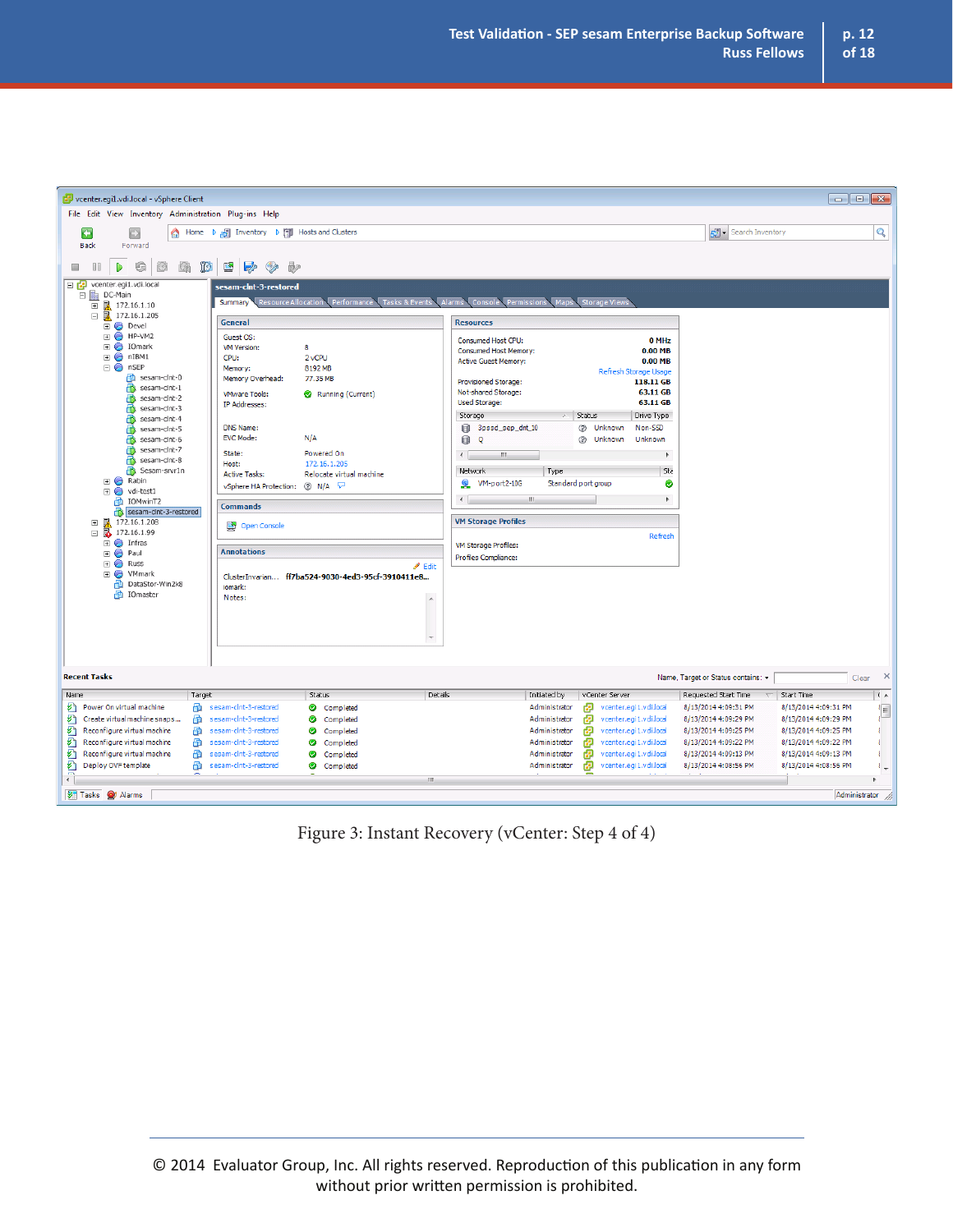### **SEP sesam Features**

The SEP sesam version 4.4.23 was used for testing, which includes several new features release in version 4.4.

New features available with version SEP sesam 4.4 include:

- Support for singe item recovery of a file within a VM
- Support for instant Recovery of a VMware VM
- Native, deduplicating disk target for Linux backup servers
- Support for SAP HANA

General features include:

- Agentless Technology
- SAN Data Backup (LAN Free)
- Single File Restore for VSS on Windows, Linux and Unix Guests
- Server Snapshots on Linux and VSS for Windows
- Restore to Other Hosts, HA Clusters or Pools
- Maintain Disaster Recovery Site in Sync for a Hot or Cold Availability Solution
- Convert Between Virtual and Physical Servers [V2P and P2V]
- Encryption

Supported environments and applications include a wide variety of operating systems, hypervisors, databases and applications. For a complete list of all supported OS, Hypervisors and Applications, please refer to the SEP website<sup>1</sup>.

These applications are both representative of common applications within enterprise environments, but also represent a workload that requires more than 80% of a 16 Gbps FC link for both read and write operations. The tested workloads vary over time, similar to how enterprise workloads behave.

1 http://wiki.sepsoftware.com/wiki/index.php/SEP\_sesam\_OS\_and\_database\_support\_matrix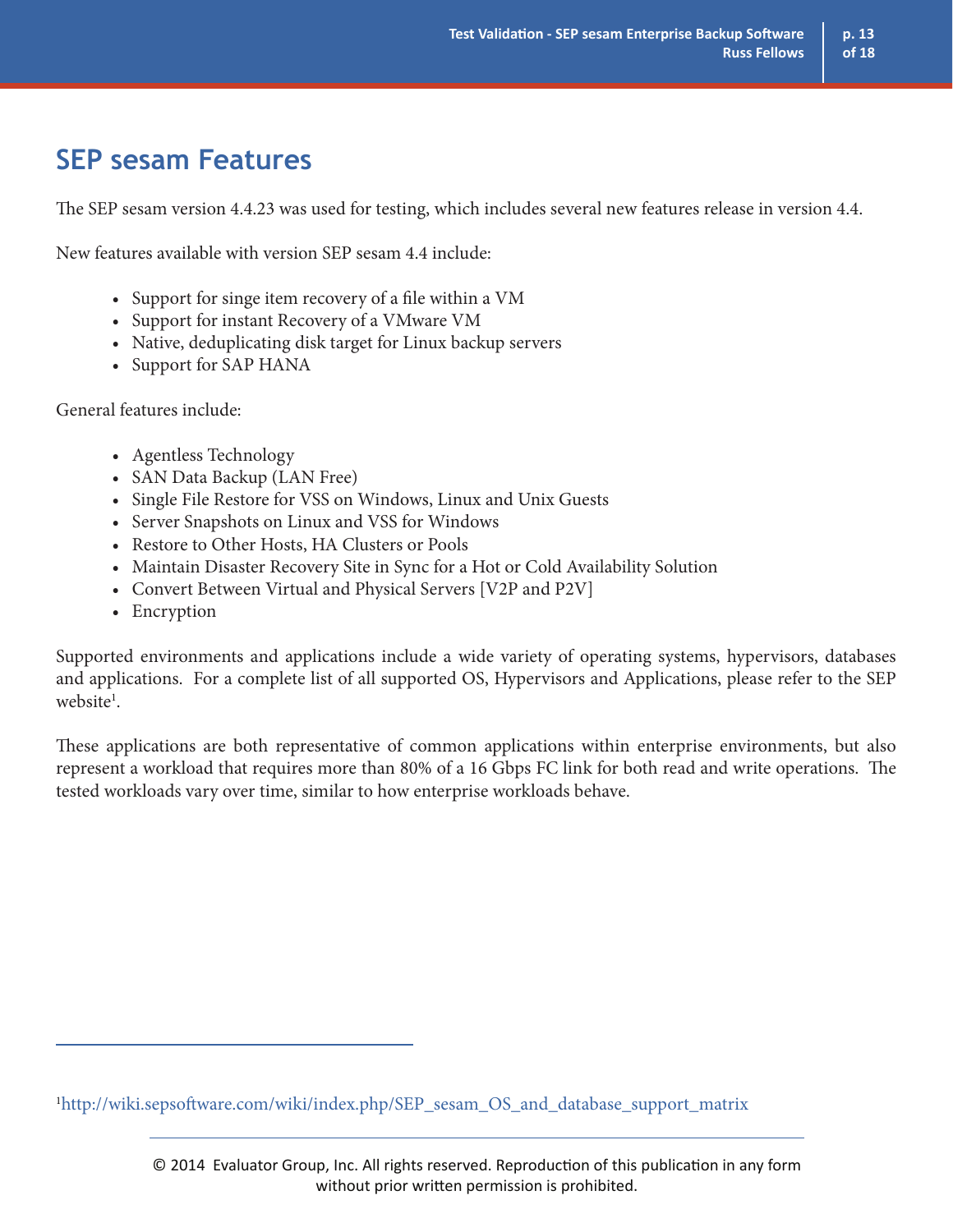### **Evaluation Summary**

This evaluation was designed to test the enterprise capabilities of SEP sesam. For large enterprises, the ability to support a wide variety of operating systems, hypervisors and applications is of primary concern. Also significant are the performance and scalability features of a product.

Additionally, the testing was designed to highlight the ease of use, which factor into use in smaller environments. While large enterprises often have a team dedicated to managing and monitoring backups, smaller IT organizations often do not have dedicated personnel. In this case, ease of use is of paramount importance.

Our evaluation found that SEP sesam is well suited both to mid-market and large enterprises. The scale, performance and wide range of OS and hypervisor supported make the product a good fit for large enterprises. The relative ease of use factors are also important, although more so for environments without dedicated backup staff. Although SEP was not simplistic, it was found to have significantly less of a learning curve than other, large enterprise backup applications that Evaluator Group has used.

SEP was found to be easier to use than other enterprise backup applications that Evaluator Group has used. It was also found to provide the features necessary to support both physical and virtual systems running a variety of applications. The scale and performance of SEP was very good, delivering nearly native maximum throughput of the underlying backup server.

As with other enterprise software products, training, support and consulting services are available to help reduce the learning curve for new users.

### **Performance**

SEP sesam was able to back up multiple clients at high data rates that approached the physical limitations of the server. The backup performance increased as additional clients were added up to the server's physical limits.

Additionally, the scale-out architecture that enables the use of remote data servers (RDS servers) was verified to scale performance with additional RDS nodes. The ability to scale performance indicates SEP should work well in environments ranging from small to very large enterprises.

As a comparison, an I/O load was placed onto the backup server using open source performance tools. The SEP backup software was able to provide nearly the same level of I/O as the underlying infrastructure. Thus, the limitations with the environment for our setup appeared to be the hardware and hypervisor configurations, rather than the SEP software.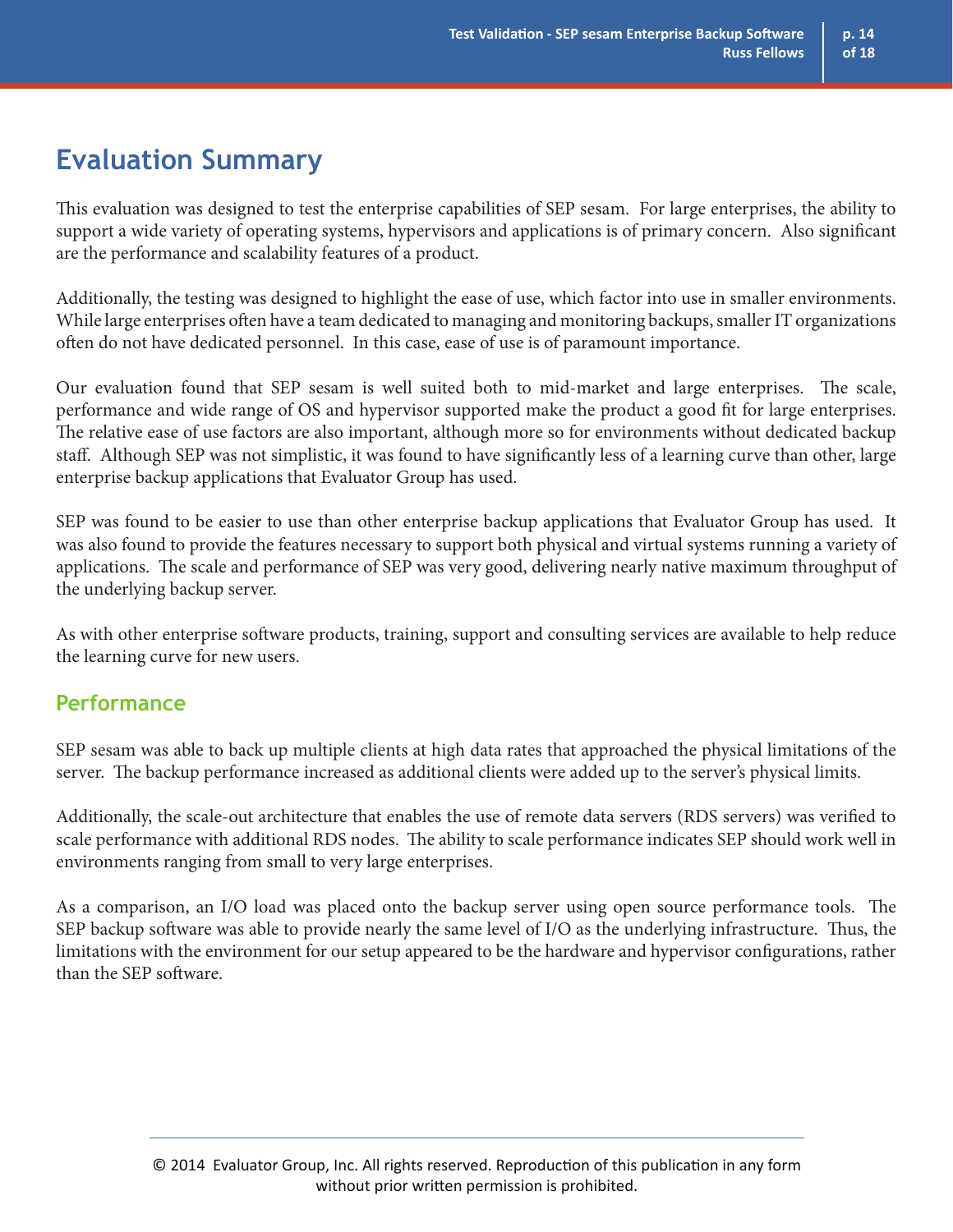### **Features**

Evaluator Group tested a majority of the new features available in the 4.4 release, including the ability to use change block tracking incremental backups with VMware VM's, the ability to perform single file recovery of files within a VM and the ability to perform an "instant recovery" of a virtual machine. All of these features worked as expected, delivering significant new functionality. One new feature not tested includes support for using a local disk pools as a deduplicating target on Linux.

Overall, the new enhancements focused primarily on enhancing the backup and restore capabilities for virtual machines. We found that SEP sesam supports virtual environments to nearly the same level as dedicated "virtual only" applications, while still retaining full functionality for protecting physical servers, the use of tape media as a retention media and many other capabilities.

### **Issues and Concerns**

During testing, several problems were encountered. We tested the most recent release provided by SEP Software and we found a few minor issues. We were supplied with a subsequent release to resolve these issues and retesting showed that they had, indeed, been corrected.

Additionally, there were problems encountered when performing the Virtual Machine "Instant Restore." The error occurred due to lack of capacity on the restored volume. The option was chosen to restore the VM to an alternate location. However, the restoration operations did not place the restored VM into the requested location until after the restore was complete.

It should be noted that in particular the "Instant Recovery" is a new feature and requires detailed procedures in order to accomplish the process successfully. It is recommended that these operations be practiced in order to create a workable set of procedures for accomplishing the tasks in a production environment.

### **Final Observations**

The large set of features, functions and environments supported by SEP sesam is substantial. In particular, the new features for virtual environments combined with support for physical systems and a wide variety of media makes SEP a strong candidate for enterprise data protection. SEP sesam retains relatively easy to use in comparison to other enterprise data protection products, while offering many more features than typical mid-market data protection applications.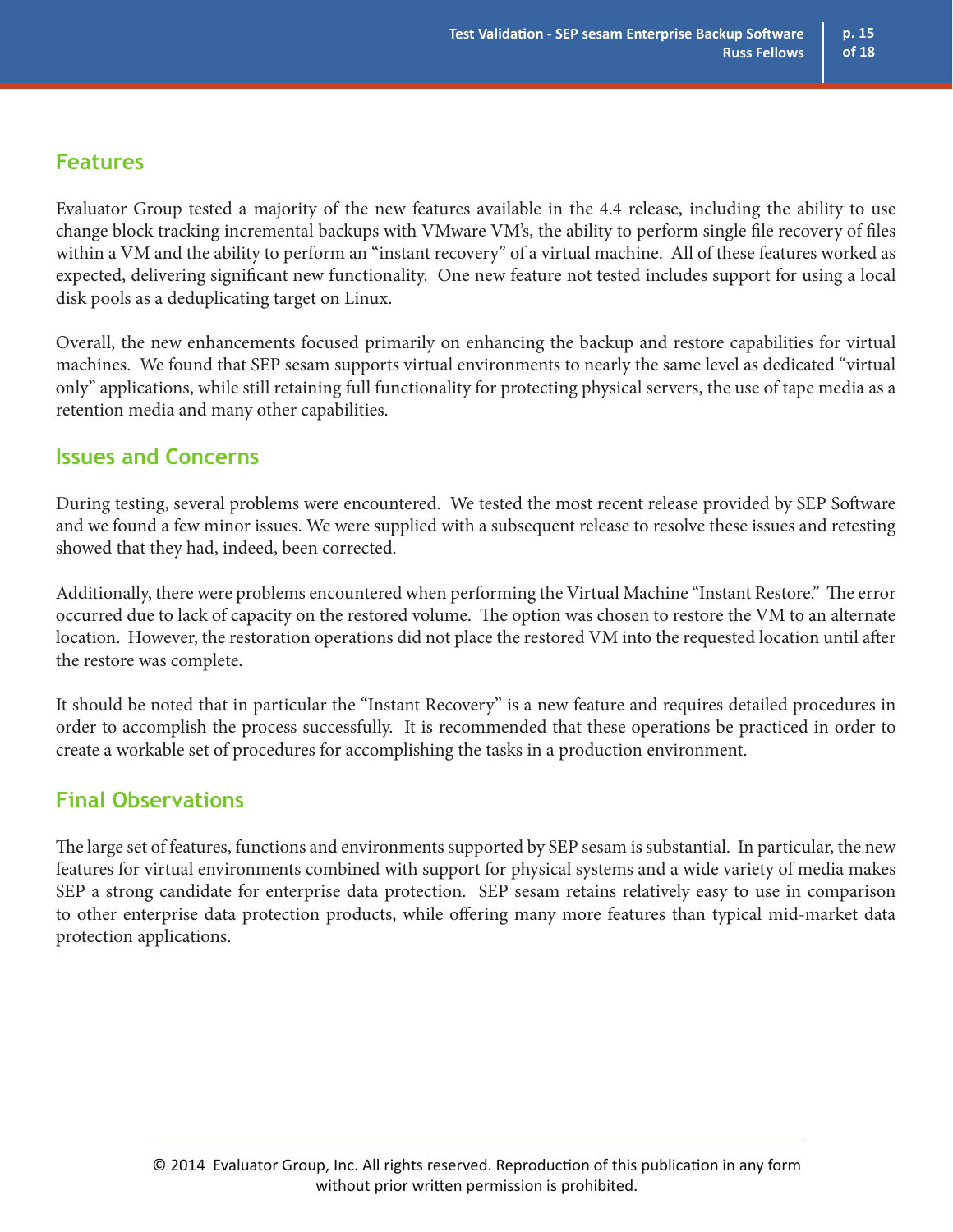### **Appendix A - Configuration Overview**

### **Application Environment**

#### **Hypervisors**

- VMware vSphere Enterprise, version 5.1
	- Includes vCenter version 5.1
- Microsoft Hyper-V, 2012 R2
	- Includes MS SC VMM (Windows 2012 server)

#### **SEP sesam Software**

- SEP sesam, Version 4.4.23
- Software installed on Server, clients and RDS server

#### **Operating System**

- Windows Server 2008 R2
	- All SEP servers and clients ran Windows Server 2008 R2
	- vCenter Server used Windows 2008 R2
- Windows Server 2012 R2
	- Hyper-V server used Windows 2012 R2

### **Infrastructure**

#### **Servers**

- Total of 3 servers
- High performance server (Physical Host #1)
	- 32 CPU cores, 192 GB RAM
	- 2 x 16 Gb FC HBA connections to SAN
	- 2 x 10 Gb NIC connections to LAN
- General server (Physical Hosts #2 and #3)
	- 8 CPU cores, 32 GB RAM
	- 4 Gb FC attach via FC HBA
	- Dual, 1 Gb NIC

#### **Networking**

- SAN: Brocade Gen5 16 Gb 6510 FC Switch
- LAN: 10 Gb Cisco Nexus 5020 10 Gb switch with extended 1 Gb switch

#### **Storage**

- Total of 4 controllers, SSD storage with 20 TB capacity
- Total of 4 @ 8 Gb FC connections to Brocade FC SAN Switch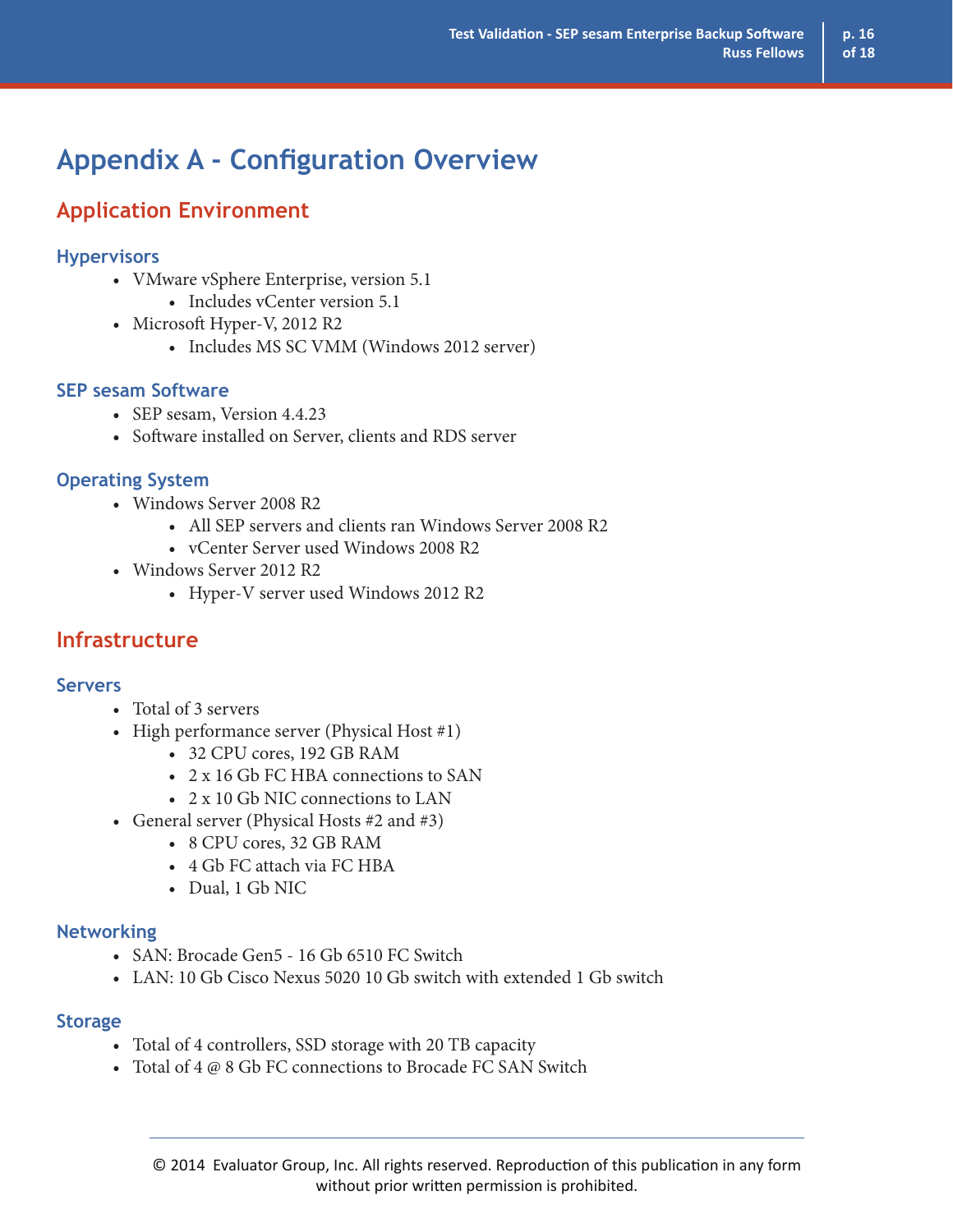### **About Evaluator Group**

Evaluator Group Inc. is dedicated to helping IT professionals and vendors create and implement strategies that make the most of the value of their storage and digital information. Evaluator Group services deliver in-depth, unbiased analysis on storage architectures, infrastructures and management for IT professionals. Since 1997 Evaluator Group has provided services for thousands of end users and vendor professionals through product and market evaluations, competitive analysis and education. For more information, visit www.evaluatorgroup.com and follow us on Twitter @evaluator\_group.

### **Copyright 2014 Evaluator Group, Inc. All rights reserved.**

No part of this publication may be reproduced or transmitted in any form or by any means, electronic or mechanical, including photocopying and recording, or stored in a database or retrieval system for any purpose without the express written consent of Evaluator Group Inc. The information contained in this document is subject to change without notice. Evaluator Group assumes no responsibility for errors or omissions. Evaluator Group makes no expressed or implied warranties in this document relating to the use or operation of the products described herein. In no event shall Evaluator Group be liable for any indirect, special, inconsequential or incidental damages arising out of or associated with any aspect of this publication, even if advised of the possibility of such damages. The Evaluator Series is a trademark of Evaluator Group, Inc. All other trademarks are the property of their respective companies.

This document was developed with IBM funding. Although the document may utilize publicly available material from various vendors, including IBM, it does not necessarily reflect the positions of such vendors on the issues addressed in this document.